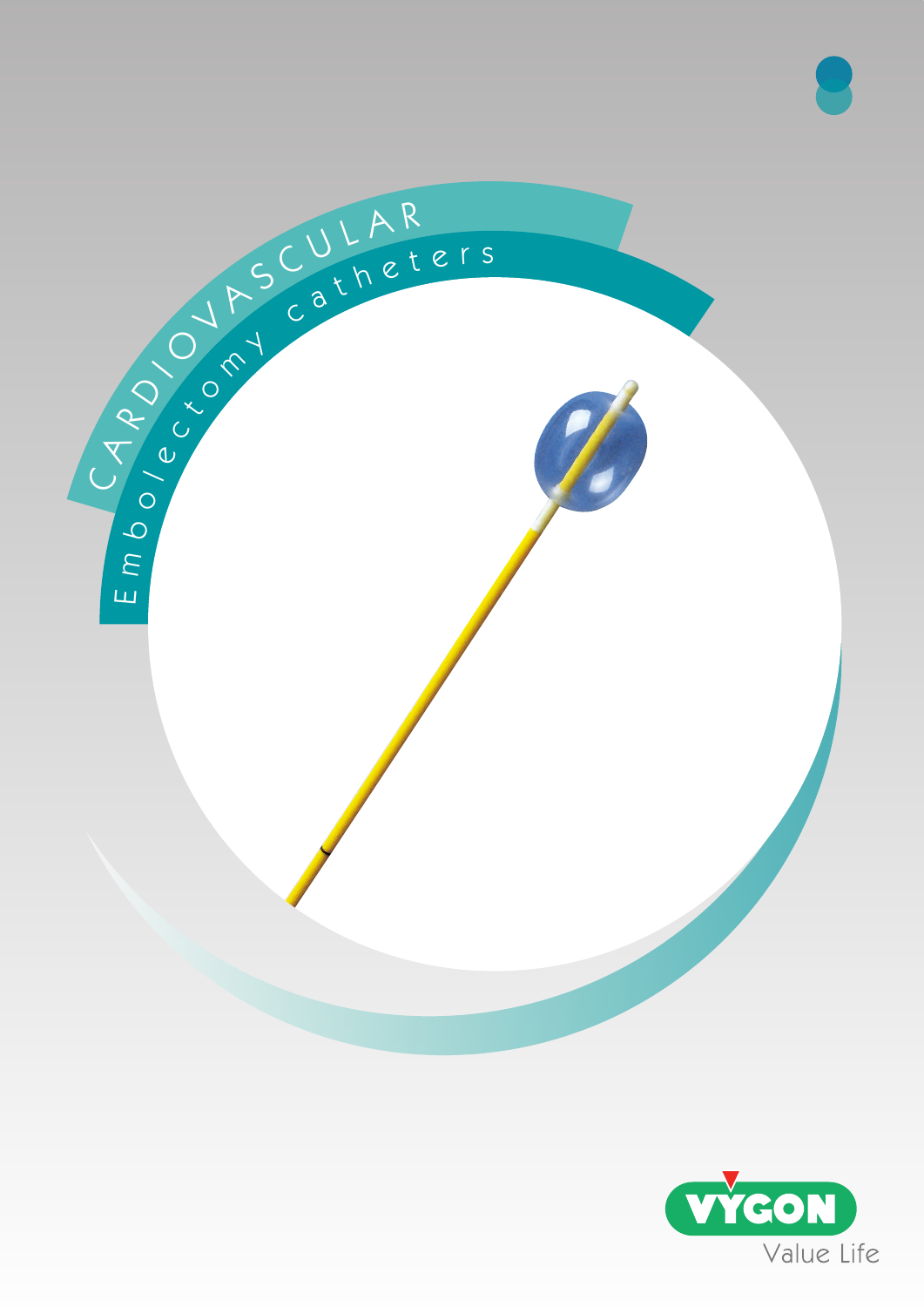# Embolectomy catheters







### Embolectomy catheters

- Short and flexible end allowing easy introduction into the artery while reducing the risks of plaque lesion
- Strong balloon with cylinder shape when inflated

### **BALLOON IN LATEX**

#### **COLOUR CODED CATHETER**

• For easy identification of the French sizes

#### **PRINTED CATHETER**

- Maximum balloon inflation capacity printed on the proximal end of the catheter for safety
- Graduation every 10cm



| <b>References</b> | <b>Size</b><br>(Fr)     | Length<br>(cm) | Colour | Max. fluid capacity<br>(m <sub>l</sub> ) | Inflated balloon diameter<br>(mm) |
|-------------------|-------------------------|----------------|--------|------------------------------------------|-----------------------------------|
| <b>CEM402</b>     | $\mathbf 2$             | 40             |        | $0.20$ (Gaz)                             | $\overline{4}$                    |
| <b>CEM602</b>     | $\overline{2}$          | 60             |        | $0.20$ (Gaz)                             | $\overline{4}$                    |
| <b>CEM802</b>     | $\mathbf 2$             | 80             |        | $0.20$ (Gaz)                             | $\overline{\mathbf{4}}$           |
| <b>CEM403</b>     | $\overline{3}$          | 40             |        | 0.20                                     | 5                                 |
| <b>CEM603</b>     | 3                       | 60             |        | 0.20                                     | 5                                 |
| <b>CEM803</b>     | $\overline{3}$          | 80             |        | 0.20                                     | 5                                 |
| <b>CEM404</b>     | $\overline{4}$          | 40             |        | 0.75                                     | $\overline{7}$                    |
| <b>CEM604</b>     | $\overline{4}$          | 60             |        | 0.75                                     | $\mathcal{I}$                     |
| <b>CEM804</b>     | $\overline{\mathbf{4}}$ | 80             |        | 0.75                                     | $\overline{7}$                    |
| <b>CEM405</b>     | 5 <sup>1</sup>          | 40             |        | 1.50                                     | 9                                 |
| <b>CEM605</b>     | 5                       | 60             |        | 1.50                                     | 9                                 |
| <b>CEM805</b>     | 5                       | 80             |        | 1.50                                     | 9                                 |
| <b>CEM406</b>     | 6                       | 40             |        | 2.00                                     | 11                                |
| <b>CEM806</b>     | $\overline{6}$          | 80             |        | 2.00                                     | 11                                |
| <b>CEM407</b>     | $\overline{7}$          | 40             |        | 2.50                                     | 13                                |
| <b>CEM807</b>     | $\overline{7}$          | 80             |        | 2.50                                     | 13                                |
| <b>CEM808</b>     | 8                       | 80             |        | 3.00                                     | 14                                |

## References

Please read carefully the Instructions For Use. The CE conformity assessment has been conducted by GMED (0459).